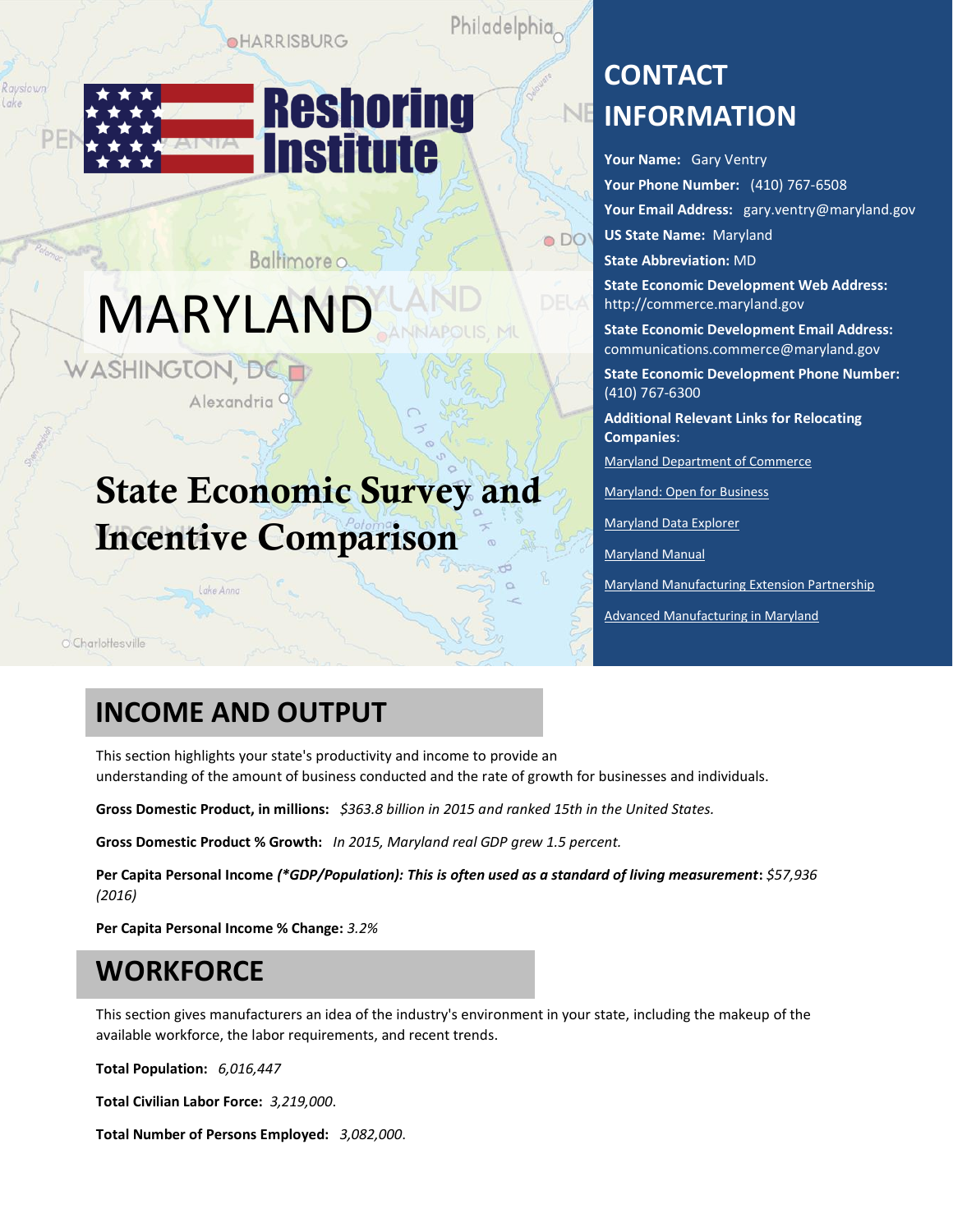**Total Number of Persons Unemployed:** *137,000*

**Unemployment Rate %:** *Maryland's March 2017 unemployment rate was 4.3%.*

**Manufacturing Employment:** *103,000*

**Professional and Business Services Employment:** *457,600*

**State Right-to-Work Law Y/N:** *N/A*

**Large Factory Openings during Previous year:** *13*

**Large Factory Closures during Previous year:** *6*

### **EDUCATION**

This section provides further insight into the potential workforce education levels, advanced areas of education, and partnerships between higher education and industry for insight into quality of labor force and growth sustainability.

**% High School Diploma or More:** *Over 880,000 students are enrolled in 1,430 public schools throughout the state, with 57,500 seniors graduating in 2016.*

**% Bachelor's Degree or Higher:** *38.8% (placing Maryland third among the states).*

**Enrollment in Higher Education Institutions:** *Over 360,000 students currently attend 57 accredited colleges and universities.*

**Science and Engineering Graduate Students:** 

### **List of High school, College, or University Manufacturing Partnership Programs** *These are partnerships with manufacturers to help train future employees in certain skills:*

#### **The Maryland WorkSmart Program**

Through the Maryland WorkSmart program, the state's 16 community colleges offer an array of customized, relevant workforce training solutions by identifying or building workforce training to meet the needs of business. Training takes place at a business' location or at a college, during convenient hours, using state-of-the-art equipment, and at a reasonable price.

### **Partnership for Workforce Quality (PWQ)**

Encourages companies, especially in manufacturing and technology, to invest in incumbent worker training for jobspecific skills to upgrade or retain full-time, Maryland-based employees. PWQ offers reimbursement grant funds of up to 50% of qualified costs. [Learn more.](http://commerce.maryland.gov/grow/partnership-for-workforce-quality-pwq)

### **Maryland Business Works (MBW)**

Offers matching funds for incumbent worker training. Training funds can be used to upgrade the skills of current employees while also creating opportunities for new hires in in-demand occupations and skills. Projects will be industryfocused and employer-based, targeting small business, particularly at the local level. [Learn more.](https://www.dllr.state.md.us/employment/mbw.shtml)

#### **Employment Advancement Right Now (EARN)**

EARN Maryland invests in strategic industry partnerships from key economic sectors. These partnerships address the multiple needs of companies, starting with the training of skilled workers by developing plans to train and educate workers and place them in meaningful employment. [Learn more.](http://www.dllr.state.md.us/earn)

### **List of Additional Manufacturing Training Programs:** *N/A*

**List of Future Planned Manufacturing Training Programs** *If known please include expected implementation date:**N/A*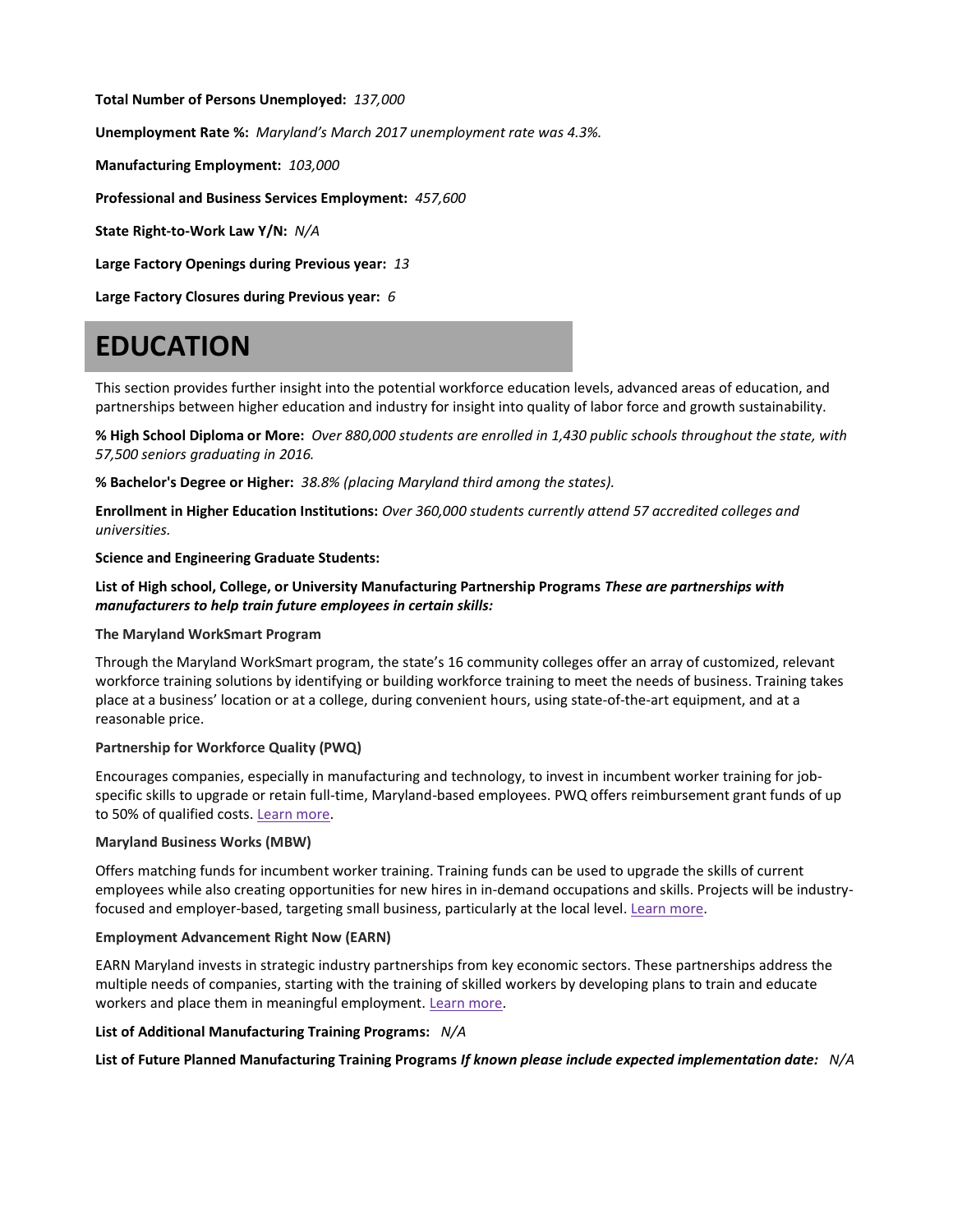### **COST OF DOING BUSINESS**

This section highlights the costs associated with doing business in your state including taxes, wages, insurance, and energy expenses.

**State Corporate Income Tax %:** *8.25% on net income attributable to business transacted within Maryland. Local jurisdictions do not levy a corporate income tax.*

**State Individual Income Tax %:** *Graduated rate ranging from 2.0% to 5.75% on taxable income over \$300,000 for joint filers. Each of the counties and the City of Baltimore impose a personal income surtax ranging from 1.75% to 3.20% of taxable income.*

**State Level Sales and Use Tax:** *6% on tangible personal property sold at retail or used in Maryland. Does not apply to*  sales for resale. Does not apply to a manufacturer's purchase of raw materials nor manufacturing machinery and *equipment. Does not apply to purchases of materials and equipment used in R&D and testing of finished products, and computer programs for reproduction or incorporation into another computer program for resale. Local jurisdictions do not levy a general sales tax*

**Unemployment Insurance Tax % (estimate***): The range of rates for 2017 is 0.3 percent to 7.5 percent. The rate for new employers in 2017 is 2.6 percent. An exception is that, the rate for new construction employers headquartered in another state is 6.6 percent. The taxable wage base for 2017 will remain at \$8,500.*

#### **Additional Relevant Taxes:**

**Workers' Compensation Employer Insurance Costs per \$100 of Payroll:** *Rates can be found at* [Workers' Compensation](https://www.workerscompensationshop.com/insurance-states/maryland/rates.html)  [Insurance Webpage](https://www.workerscompensationshop.com/insurance-states/maryland/rates.html)

**Average Industrial Electric Rate:** *Industrial electricity rates in Maryland average 8.09¢/kWh.*

**Average Price of Natural Gas Delivered to Industrial Consumers:** *According to the [US Energy Information](https://www.eia.gov/dnav/ng/ng_pri_sum_a_epg0_pin_dmcf_m.htm)  [Administration](https://www.eia.gov/dnav/ng/ng_pri_sum_a_epg0_pin_dmcf_m.htm) the industrial price of natural gas was \$10.65 as of May, 2017.*

**Average Hourly Earnings of Production Workers in Manufacturing:** *According t[o indeed,](https://www.indeed.com/salaries/Production-Worker-Salaries,-Maryland) the average salary for a Production Worker in Maryland is \$10.81 per hour.*

**Minimum Wage (current):** *As of July 1, 2017, Maryland's stat[e minimum wage](https://www.minimum-wage.org/maryland) rate is \$9.25 per hour.*

**Pending Legislation Regarding Minimum Wage:** *N/A*

**If you answered YES to the above question, What is the proposed minimum wage?:** *N/A*

**If you answered YES to the above question, What is the legislative bill number?:** *N/A*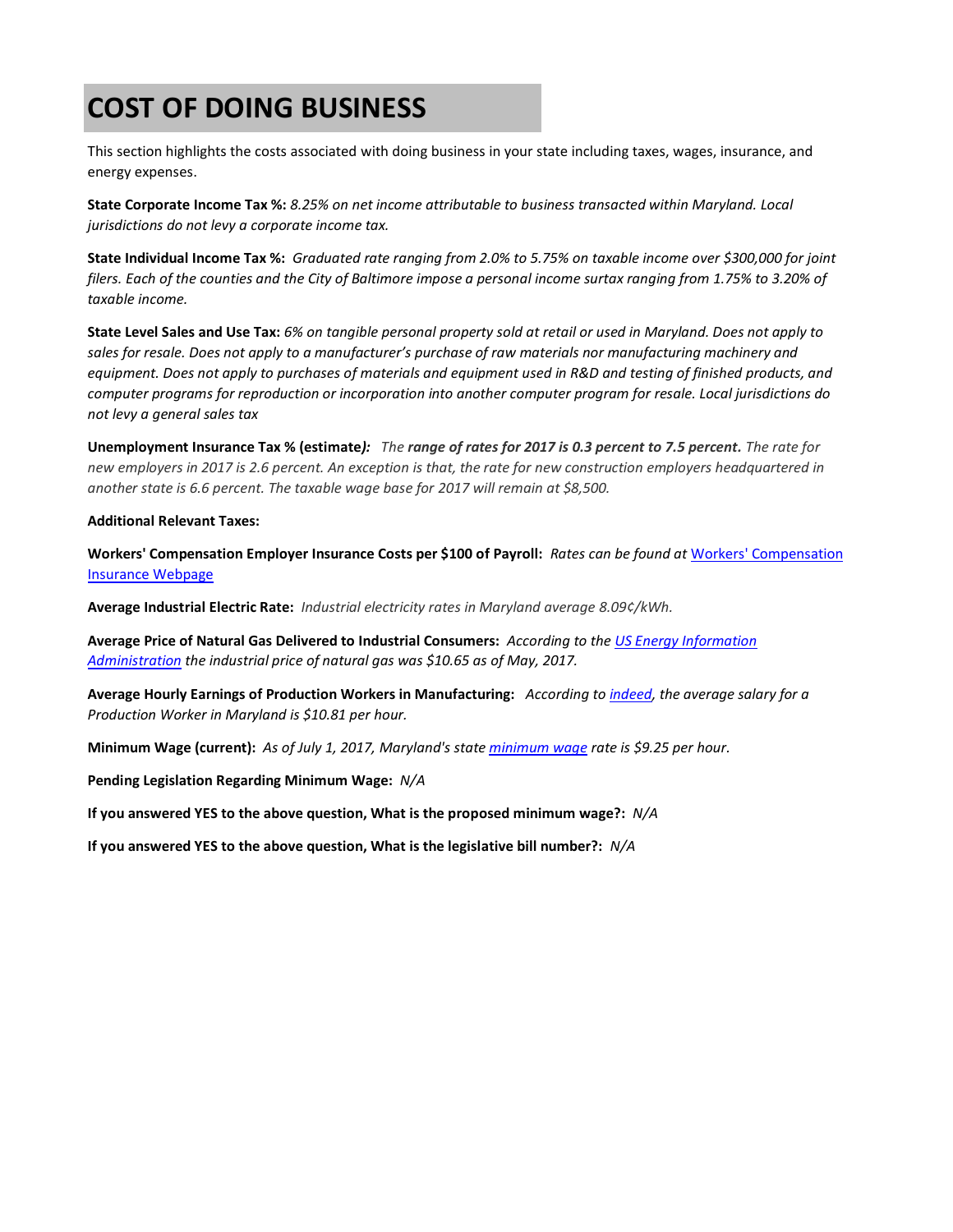### **ENTREPRENEURSHIP AND INNOVATION**

This section underscores the successes of your state in terms of business innovation through awards, venture capital, and intellectual property attainment.

#### **Total Small Business Innovation Research (SBIR) Awards**.

Found at: SBIR Awards:

There were 188 SBIR awards in 2016.

#### **Total Small Business Technology Transfer (STTR) Awards**.

Found at: STTR Awards:

There were 31 STTR awards in 2016.

**Venture Capital Deals, in millions:** The Maryland Venture Fund invests in Maryland-based, highly innovative technology companies across the full range of industry sectors, including software, communications, cybersecurity, and life sciences companies in the areas of healthcare information technology (IT), medical devices, and diagnostics. The fund has total assets of approximately \$100 million. Approximately \$80 million is currently invested and \$15 million is available for new investments. Additionally, approximately \$45 million is in a designated evergreen fund, whose returns will be available for future new and follow on investments. The MVF has invested in over 150 companies that have created or retained more than 5,000 jobs.

**% of State with Internet Accessibility:** According to the Broadband Now website, 96.7% of Maryland's population has access to broadband.

**Newly Registered Businesses:** According to a spreadsheet posted by the US Census Bureau, there were 7,074 establishment entries in Maryland in 2015.

**Newly Registered Patents:** According to a spreadsheet posted by the US Patent Office, there were 1,964 patents granted in Maryland in 2015.

### **FOREIGN DIRECT INVESTMENT**

This section provides insight into the amount of current investment overseas and the potential state market for manufacturers to reshore.

**Foreign Direct Announcements:** *13 (Calendar year 2016)*

**Foreign Direct Employment:** *5,145*

**Foreign Direct Investment, in millions:** *\$439,500,000*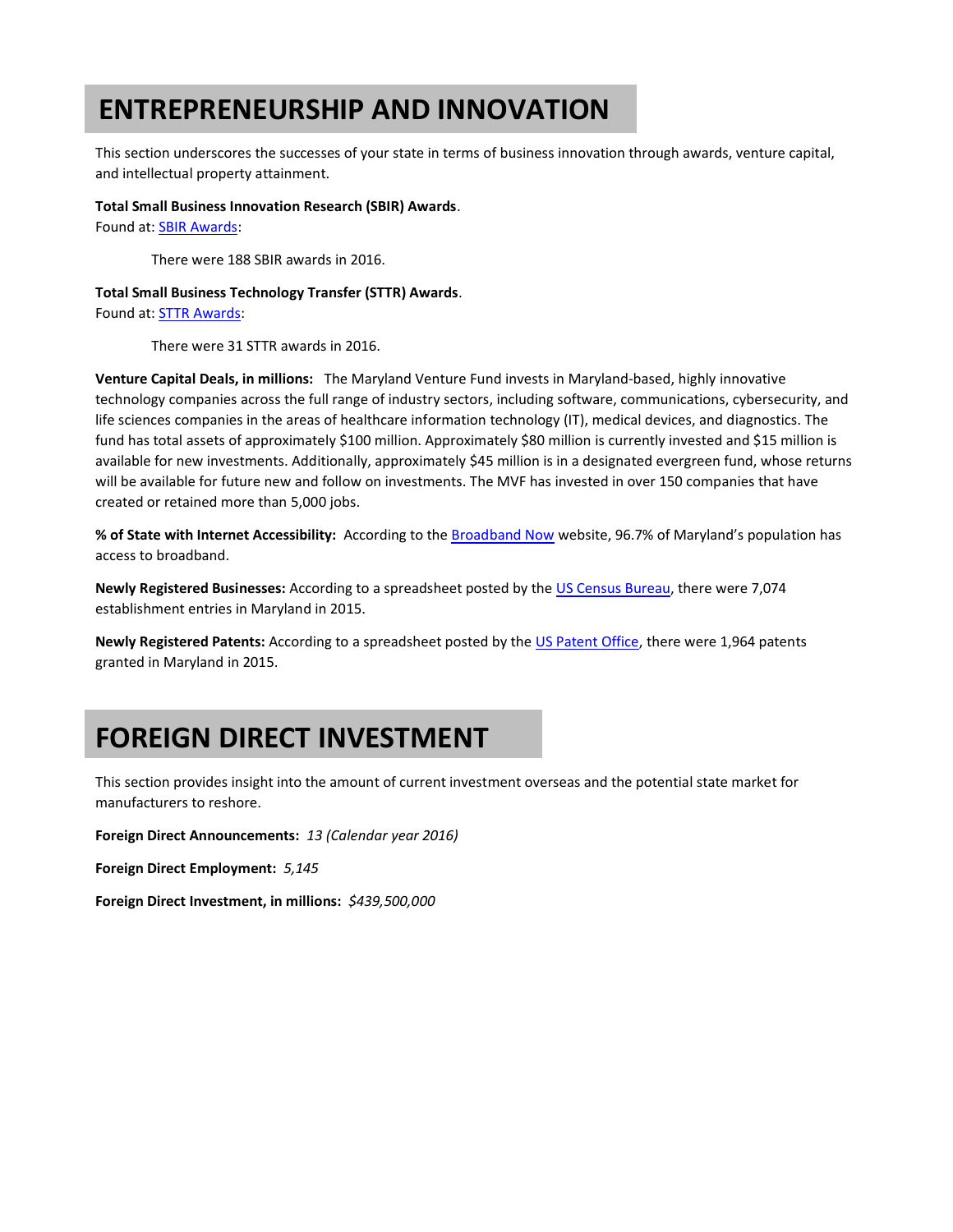### **TRANSPORTATION AND INFRASTRUCTURE**

This section sheds light on the basic infrastructure of your state and what a company can expect in terms of the logistics of shipping their product.

**Number of major 2 or 4-Lane Highways running through state:** *Maryland offers a safe, efficient network of interstate roads; I-68, I-70, I-81, I-83, I-95, I-97, I-195, I-270, I-370, I-395, I-495, I-695, I-795, and I-895.*

**Number of major railways going through state:** *Served primarily by CSX Transportation and Norfolk Southern Railway; six additional short line or terminal freight railroads provide service mainly in rural areas of the state.*

**Number of major ports connected to state:** *1*

**Number of airports throughout state:** *43*

**Number of International airports throughout state:** *1*

**Number of distribution centers:** *According to Hoover's, there are approximately 10,000 warehouse and distribution companies in Maryland.*

**Number of foreign trade zones:** *4*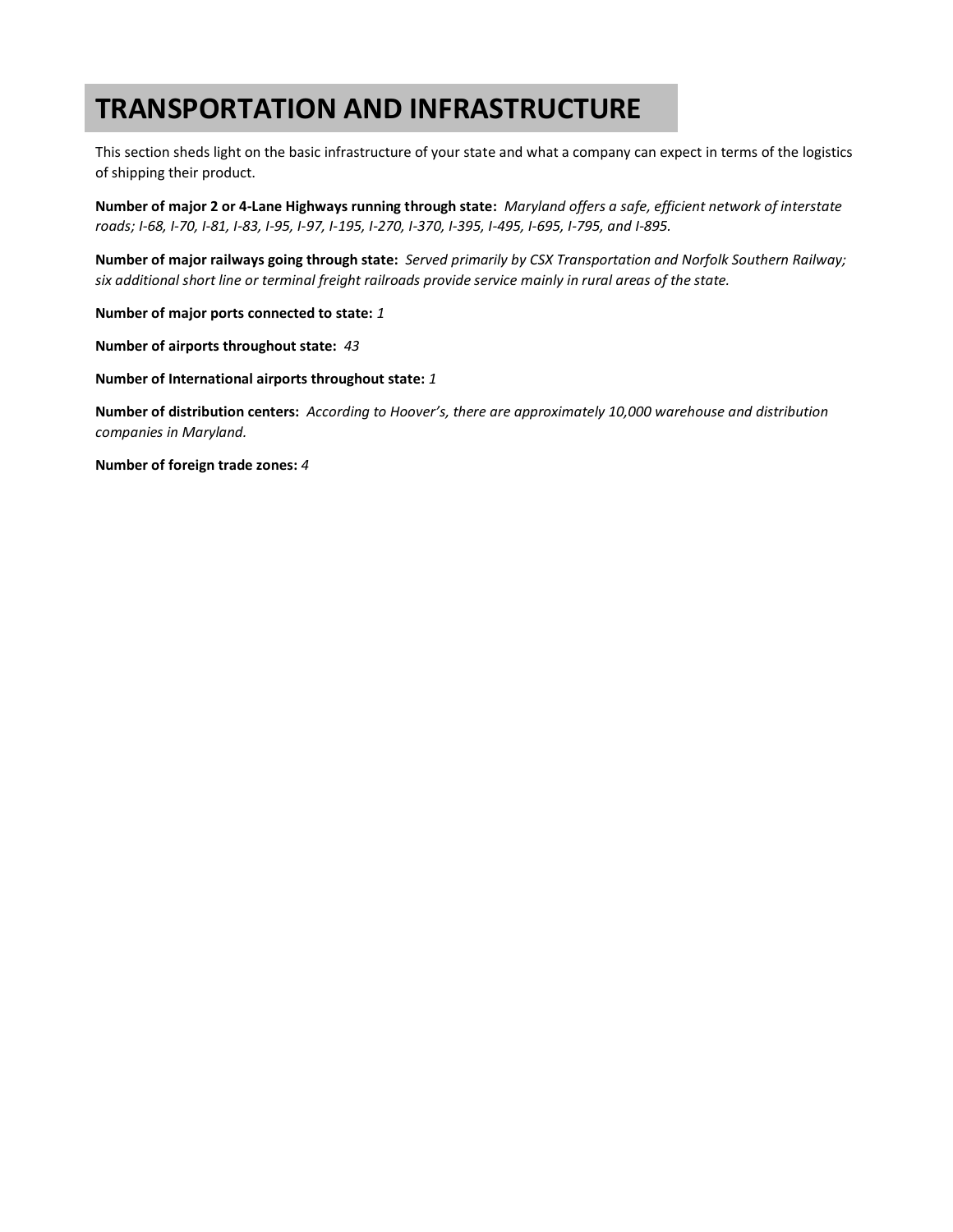### **INCENTIVES**

Different states offer different incentives to entice companies to move to their state. This section will allow you to highlight these incentives.

### **State Tax Credits**

**Does your state provide any Tax Credit incentives? (Y/N):** Yes

**If you answered YES above, Please describe the available tax credits**:

| <b>Funding Program</b><br><b>Name</b>                                       | <b>Type</b>       | Category                | <b>Details</b>                                                                                                                                                                                                                                                                    |
|-----------------------------------------------------------------------------|-------------------|-------------------------|-----------------------------------------------------------------------------------------------------------------------------------------------------------------------------------------------------------------------------------------------------------------------------------|
| <b>Biotechnology</b><br><b>Investment Incentive</b><br><b>Tax Credit</b>    | <b>Tax Credit</b> | Biotechnology           | Provides an investor with income tax<br>credits equal to 50% of an eligible<br>investment in a Qualified Maryland<br>Biotechnology Company (QMBC),<br>supporting investment in seed and early<br>stage biotech companies. View Program                                            |
| <b>Brownfields Tax</b><br><b>Incentive</b>                                  | <b>Tax Credit</b> | Location-Based, General | Provides incentives including tax credits,<br>loans and grants for the redevelopment of<br>eligible brownfield properties in<br>participating jurisdictions. View Program                                                                                                         |
| <b>Cellulosic Ethanol</b><br><b>Technology R&amp;D Tax</b><br><b>Credit</b> | <b>Tax Credit</b> | Research                | Provides an income tax credit for costs<br>incurred by Maryland businesses for<br>qualified cellulosic ethanol technology<br>research and development expenses. View<br>Program                                                                                                   |
| <b>Cybersecurity</b><br><b>Investment Incentive</b><br><b>Tax Credit</b>    | <b>Tax Credit</b> | Cybersecurity           | Provides a refundable income tax credit to<br>Qualified Maryland Cybersecurity<br>Companies (QMCCs) that secure<br>investment from investors. View Program                                                                                                                        |
| <b>Employer Security</b><br><b>Clearances Costs Tax</b><br><b>Credit</b>    | <b>Tax Credit</b> | Cybersecurity           | Provides income tax credits for expenses<br>related to federal security clearance costs,<br>construction of Sensitive Compartmented<br>Information Facilities (SCIFs) and first-year<br>leasing costs for small businesses doing<br>security-based contract work. View<br>Program |
| <b>Enterprise Zone Tax</b><br><b>Credits</b>                                | <b>Tax Credit</b> | Location-Based, General | Provides real property and state income<br>tax credits for businesses located in a<br>Maryland Enterprise Zone in return for job<br>creation and investments. View Program                                                                                                        |
| <b>Hire Our Veterans Tax</b><br><b>Credit</b>                               | <b>Tax Credit</b> | Veteran/Military        | Provides a State income tax credit to small<br>businesses for hiring qualified veterans<br>based on wages paid to those veteran<br>employees. View Program                                                                                                                        |
| <b>Job Creation Tax Credit</b>                                              | <b>Tax Credit</b> | Job Creation, General   | Businesses that create a minimum number<br>of new full-time positions may be entitled<br>to state income tax credits of up to \$1,000<br>per job or \$1,500 per job in a<br>"revitalization area." View Program                                                                   |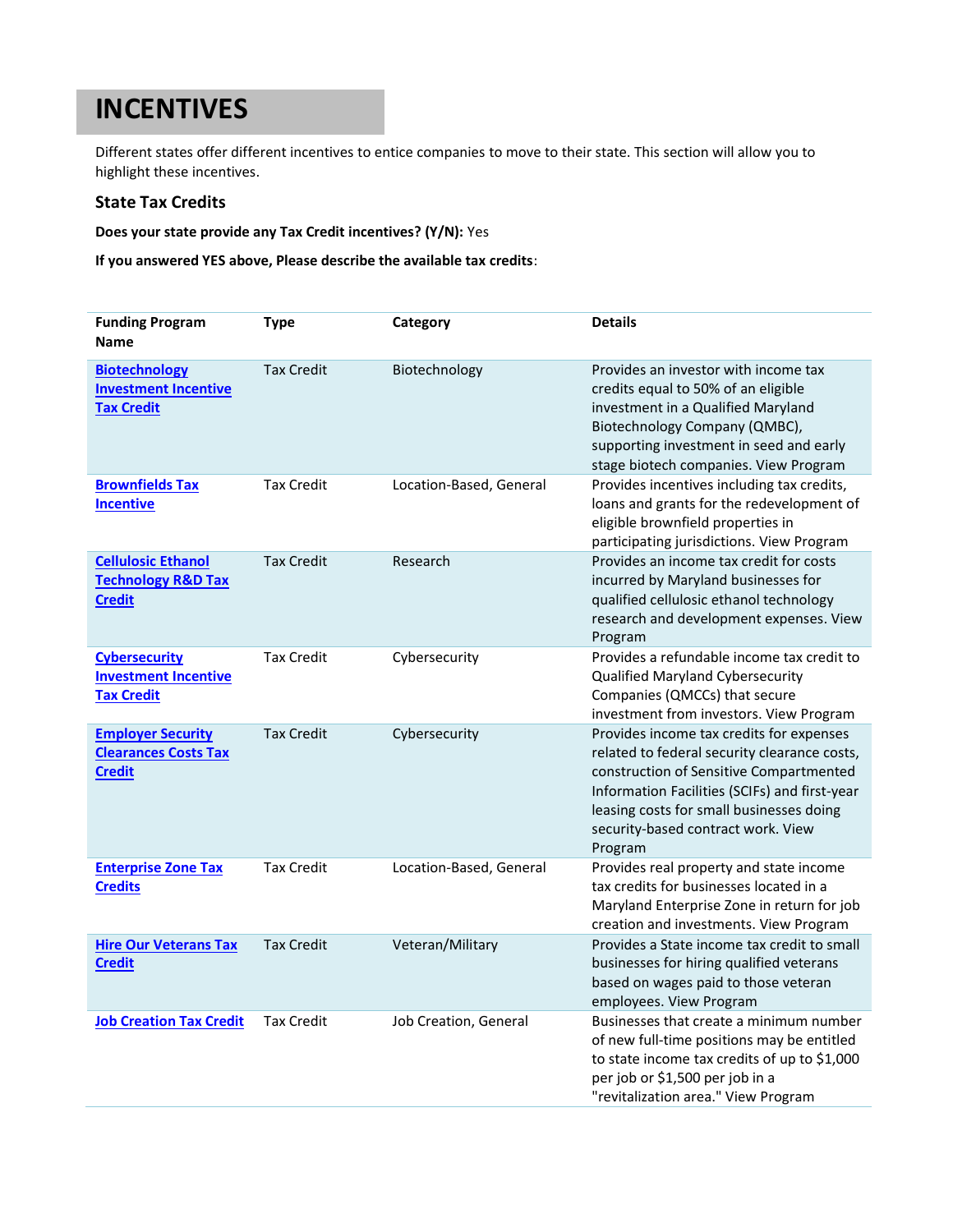| <b>Maryland Wineries and</b><br><b>Vineyards Tax Credit</b>                               | <b>Tax Credit</b> | Agriculture                     | Provides an income tax credit for qualified<br>capital expenses related to a Maryland<br>winery or vineyard. View Program                                                                                                                                                                                                                                   |
|-------------------------------------------------------------------------------------------|-------------------|---------------------------------|-------------------------------------------------------------------------------------------------------------------------------------------------------------------------------------------------------------------------------------------------------------------------------------------------------------------------------------------------------------|
| <b>More Jobs for</b><br><b>Marylanders -</b><br><b>Manufacturing Tax</b><br><b>Credit</b> | <b>Tax Credit</b> | Technology, Manufacturing       | Provides manufacturer tax incentives tied<br>to job creation for a 10-year period, and<br>encourages additional investment in new<br>equipment through accelerated and bonus<br>depreciation. View Program                                                                                                                                                  |
| <b>One Maryland Tax</b><br><b>Credit</b>                                                  | <b>Tax Credit</b> | General                         | Businesses that invest in an economic<br>development project in a "qualified<br>distressed county" and create at least 25<br>new full-time jobs may qualify for up to<br>\$5.5 million in state income tax credits.<br><b>View Program</b>                                                                                                                  |
| <b>Regional Institution</b><br><b>Strategic Enterprise</b><br>(RISE) Zone Program         | <b>Tax Credit</b> | Location-Based, Job<br>Creation | A RISE Zone is a geographic area that has a<br>strong connection with a qualified<br>institution. Businesses locating in a RISE<br>Zone or an existing business doing a<br>significant expansion within the Zone, may<br>qualify for real property tax credits and<br>income tax credits related to capital<br>investment and job creation. View<br>Program |
| <b>Research and</b><br><b>Development Tax</b><br><b>Credit</b>                            | <b>Tax Credit</b> | Research                        | Businesses that have qualified R&D<br>expenditures in Maryland may qualify for<br>two state income tax credits, the Basic<br>R&D Tax Credit and the Growth R&D Tax<br>Credit. View Program                                                                                                                                                                  |
|                                                                                           |                   |                                 |                                                                                                                                                                                                                                                                                                                                                             |

### **State Grants**

**Does your state provide any Grant incentives? (Y/N):** Yes

**If you answered YES above, Please describe the available grants:** 

| <b>Funding Program</b><br><b>Name</b>                                                                      | <b>Type</b> | Category                                  | <b>Details</b>                                                                                                                                                                                                                                         |
|------------------------------------------------------------------------------------------------------------|-------------|-------------------------------------------|--------------------------------------------------------------------------------------------------------------------------------------------------------------------------------------------------------------------------------------------------------|
| <b>ADVANCE Maryland</b>                                                                                    | Grant       | Small Business, Research,<br>Job Creation | Economic gardening program for second-<br>stage entrepreneurs that offers businesses<br>critical strategic information customized to<br>their needs. View Program                                                                                      |
| <b>Base Realignment and</b><br><b>Closure (BRAC)</b><br><b>Revitalization and</b><br><b>Incentive Zone</b> | Grant       | Economic Development<br>Partners          | Provides local governments with financial<br>assistance for public infrastructure in BRAC<br>areas already designated for growth. View<br>Program                                                                                                      |
| <b>Community</b><br><b>Development Block</b><br><b>Grant (CDBG)</b>                                        | Grant       | Economic Development<br>Partners          | Provides funding to commercial and<br>industrial economic development projects.<br>Funds are dispersed to a local jurisdiction in<br>the form of a conditional grant and then<br>used for public improvements or loaned to<br>a business. View Program |
| <b>Economic</b><br><b>Development</b><br><b>Opportunities Fund</b><br><b>(Sunny Day)</b>                   | Grant       | <b>Job Creation</b>                       | Supports extraordinary economic<br>development opportunities that create and<br>retain employment as well as create<br>significant capital investments. View<br>Program                                                                                |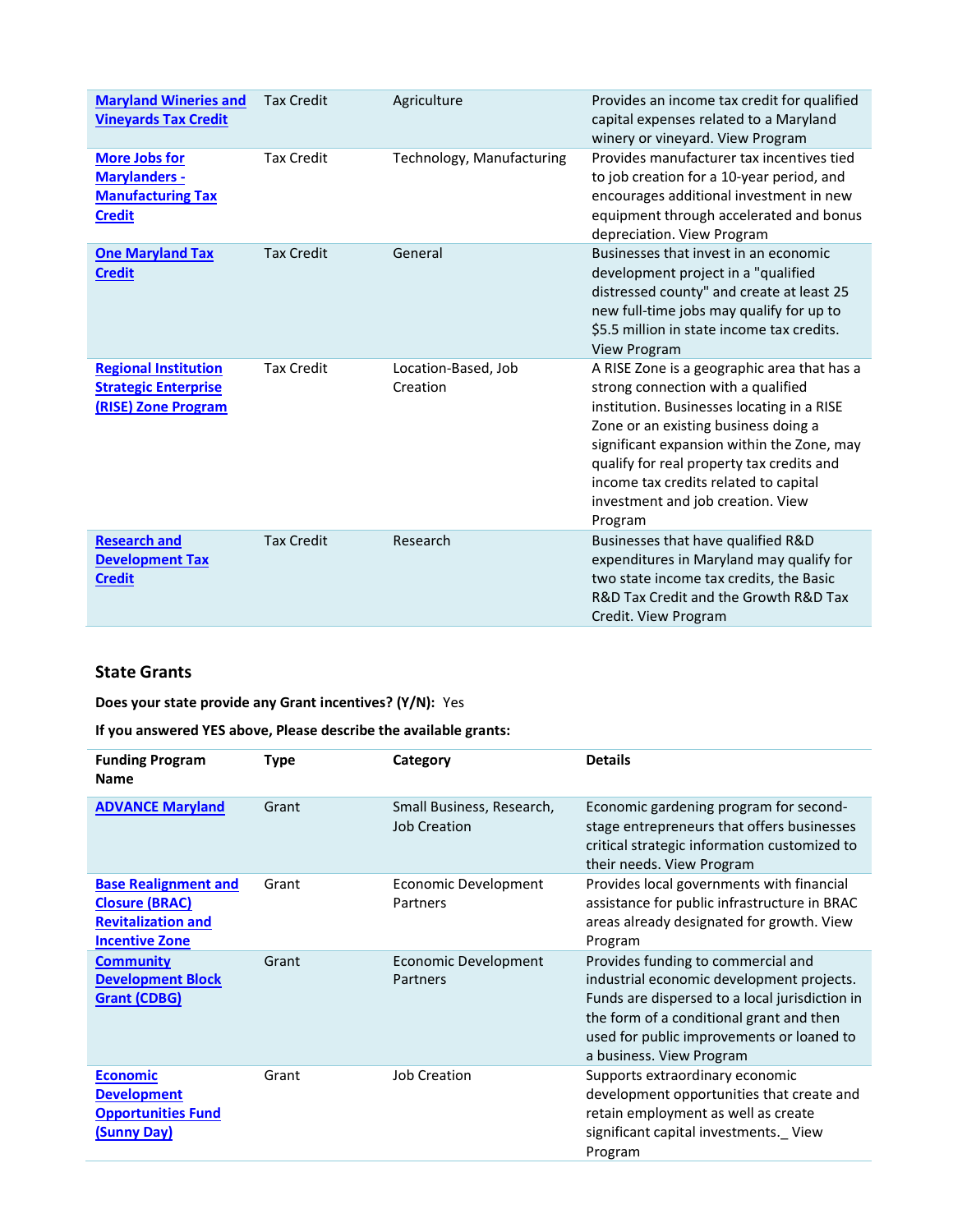| <b>ExportMD Program</b>                                                                                                  | Grant | International, Startup,<br><b>Small Business</b>                    | Helps to offset some of the costs of<br>marketing internationally for Maryland's<br>small and mid-sized companies, providing<br>up to \$5,000 in reimbursement for<br>expenses associated with an international<br>marketing project. View Program                                                                                     |
|--------------------------------------------------------------------------------------------------------------------------|-------|---------------------------------------------------------------------|----------------------------------------------------------------------------------------------------------------------------------------------------------------------------------------------------------------------------------------------------------------------------------------------------------------------------------------|
| <b>Maryland ENnovation</b><br><b>Initiative Fund (MEIF)</b>                                                              | Grant | Research, Higher<br>Education                                       | Offers a state match to private funds raised<br>in support of endowed chairs at Maryland's<br>nonprofit institutions of higher education.<br>Under the fund, \$8.5 million will be<br>appropriated by the Governor annually<br>from fiscal 2016 through 2021. View<br>Program                                                          |
| <b>Maryland Economic</b><br><b>Adjustment Fund (MEAF)</b>                                                                | Grant | Small Business,<br>Manufacturing                                    | Assists business entities in the state with<br>modernization of manufacturing operations,<br>development of commercial applications for<br>technology, and exploring and entering new<br>markets._ View Program                                                                                                                        |
| <b>Maryland Economic</b><br><b>Development Assistance</b><br><b>Authority Fund (MEDAAF)</b>                              | Grant | Location-Based,<br>General, Economic<br><b>Development Partners</b> | Funds grants, loans and investments to<br>support economic development initiatives in<br>priority funding areas of the state. Uses<br>include business attraction and retention,<br>infrastructure support, brownfield<br>redevelopment, A&E districts, daycare,<br>revolving loan funds and local strategic<br>planning. View Program |
| <b>Maryland Value Added</b><br><b>Producer Grants Program</b>                                                            | Grant | Agriculture                                                         | Makes grants available to those pursuing<br>obtaining financial support from the USDA's<br>Value Added Producer Grants Program.<br>View Program                                                                                                                                                                                        |
| <b>Partnership for Workforce</b><br><b>Quality (PWQ)</b>                                                                 | Grant | Technology,<br>Manufacturing                                        | Provides matching training grants and<br>support services targeted to improve the<br>competitive position of small and mid-sized<br>manufacturing and technology companies.<br>View Program                                                                                                                                            |
| <b>Rural Business Energy</b><br><b>Efficiency Program</b>                                                                | Grant | Energy, Agriculture                                                 | Facilitates the purchase of equipment or<br>technology related to lowering business-<br>related energy consumption. View Program                                                                                                                                                                                                       |
| <b>Small, Minority and</b><br><b>Women-Owned Business</b><br><b>Account- Video Lottery</b><br><b>Terminal Fund (VLT)</b> | Grant | Small Business,<br>Minority, Women-<br><b>Owned Business</b>        | Uses proceeds from video lottery terminals<br>(slots) to assist small, minority and women-<br>owned businesses located in targeted areas<br>surrounding six Maryland casinos. View<br>Program                                                                                                                                          |
| <b>U.S. Department of</b><br><b>Agriculture (USDA)</b><br><b>Programs and Services for</b><br><b>Businesses</b>          | Grant | Agriculture                                                         | USDA provides funding opportunities for<br>rural small businesses through loans, loan<br>guarantees and grants. View Program                                                                                                                                                                                                           |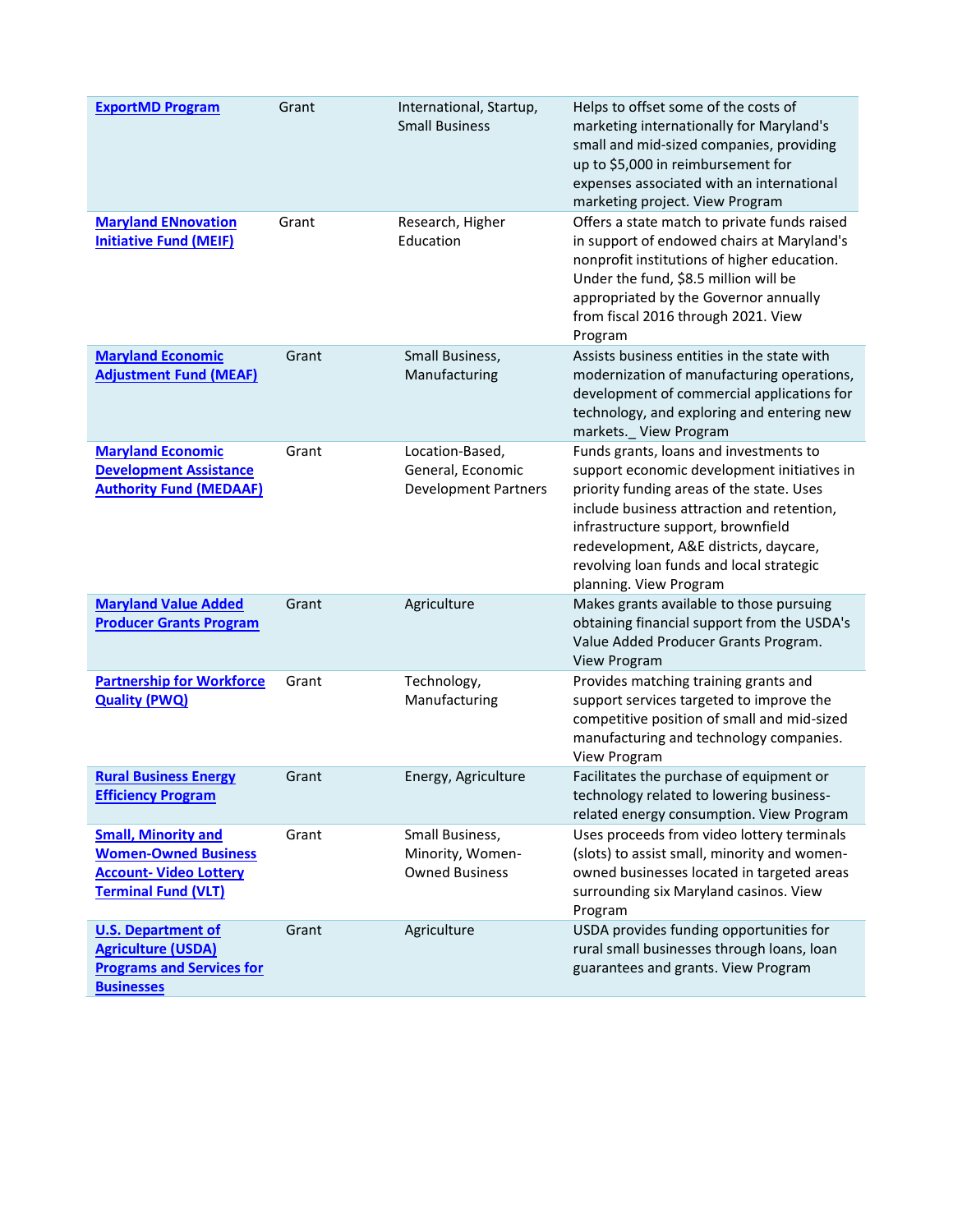### **State Loans**

#### **Does your state provide any Low-Interest Financing incentives? (Y/N):** Yes

#### **If you answered YES above, Please describe the available financing opportunities:**

| <b>Funding Program</b><br><b>Name</b>                                                                     | <b>Type</b> | Category                         | <b>Details</b>                                                                                                                                                                                                                                                        |
|-----------------------------------------------------------------------------------------------------------|-------------|----------------------------------|-----------------------------------------------------------------------------------------------------------------------------------------------------------------------------------------------------------------------------------------------------------------------|
| <b>Forestry Equipment</b><br>and Working<br><b>Capital Loan</b><br>(FEWCL)                                | Loan        | Agriculture                      | Offers low-interest loans to Maryland's forest<br>products businesses with respect to working<br>capital and equipment purchases. View<br>Program                                                                                                                     |
| <b>Maryland Resource-</b><br><b>Based Industry</b><br><b>Financing Fund</b><br><b>Loan (MRBIFF)</b>       | Loan        | Agriculture                      | Offers low-interest loans to established<br>Agricultural/Resource-Based Industry firms for<br>the purchase of land and capital equipment for<br>production and processing activities, and<br>environmental or water-quality enhancement<br>projects. View Program     |
| <b>Maryland Vineyard</b><br><b>Planting Loan Fund</b><br>(MVPLF)                                          | Loan        | Agriculture                      | Helps meet the unique financing needs of<br>Maryland's rural landowners wanting to plant<br>vineyards and develop wineries. View Program                                                                                                                              |
| <b>Military Personnel</b><br>and Veteran-<br><b>Owned Small</b><br><b>Business Loan</b><br><b>Program</b> | Loan        | Veteran/Military                 | No interest loans of up to \$50,000 for<br>businesses owned by military reservists,<br>veterans, National Guard personnel and for<br>small businesses that employ or are owned by<br>such persons. View Program                                                       |
| <b>Rural Business</b><br><b>Working Capital</b><br><b>Fund Loan (RBWCL)</b>                               | Loan        | Agriculture                      | Offers low-interest loans to established<br>Agricultural/Resource-Based Industry firms and<br>producers for working capital and equipment<br>purchases. View Program                                                                                                  |
| <b>State Small</b><br><b>Business Credit</b><br><b>Initiative (SSBCI)</b>                                 | Loan        | Small Business,<br>Manufacturing | A component of the federal Small Business<br>Jobs Act of 2010 that provides direct funding<br>for state credit enhancement programs. These<br>funds must target an average borrower size of<br>500 employees or less and loans averaging \$5<br>million. View Program |

### **Training Programs**

**Does your state provide any Specialized Training Program incentives? (Y/N):** Yes

**If you answered YES above, Please describe the available training programs:** 

#### **Partnership for Workforce Quality (PWQ)**

PWQ provides matching training grants and support services targeted to improve the competitive position of small and mid-sized manufacturing and technology companies. Grants are used to increase the skills of existing workers for new technologies and production processes, improve employee productivity and increase employment stability. Matching grant funds are used to reimburse up to 50% of the costs of qualified projects.

Applicants must be a Maryland employer, may not be in arrears with any State taxing agency, and not be in default with any Commerce program.

Applicants should have a minimum of ten full-time employees. At least 60% of available funds must be awarded to employers with 150 or fewer employees in the State. The Program encourages the participation of small and minorityowned businesses.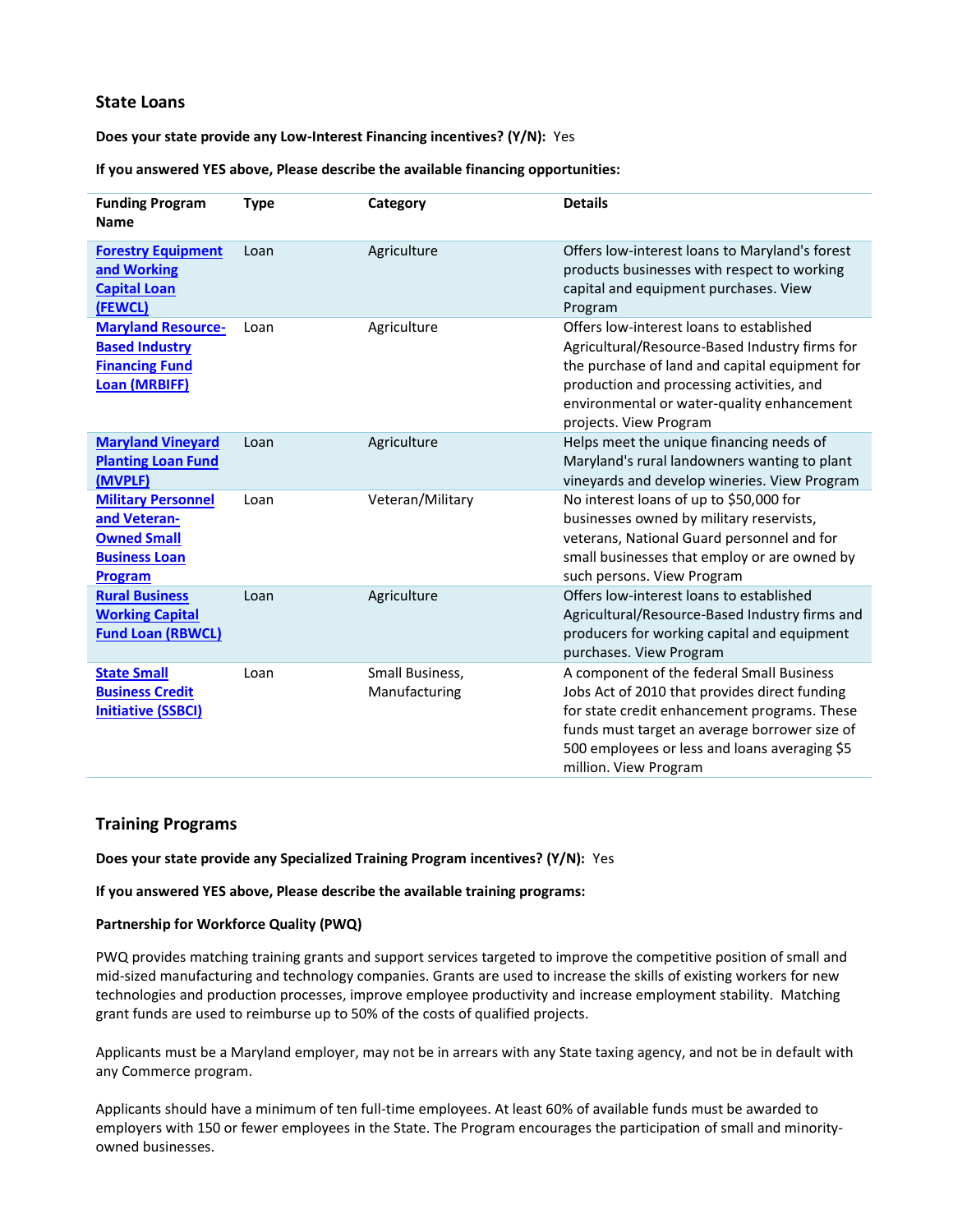Priority will be given to manufacturing and technology companies. In regions of the State where regionally important industries have been identified beyond manufacturing and technology, justification should be provided to approve PWQ funding.

### **Zoning**

#### **Does your state provide any Special Zoning incentives? (Y/N):** N/A

#### **If you answered YES above, Please describe the available special zoning opportunities:**

Zoning in Maryland is administered at the county level. If zoning incentives are available for a particular location, they will be provided by the county.

### **Innovation Centers**

**Does your state have Innovation Centers or Additional Resource available for companies? (Y/N):** Yes.Additional information about specific facilities can be found at Maryland's Business Incubators.

**If you answered YES above, Please describe the available innovation centers or additional resources:** 

| <b>INCUBATOR NAME</b>                                                     | <b>CITY</b>          | <b>REGION</b>            |
|---------------------------------------------------------------------------|----------------------|--------------------------|
| <b>Business Incubator, Salisbury Airport</b>                              | Salisbury            | Eastern Shore            |
| <b>Embassy Business Complex</b>                                           | Waldorf              | Southern Maryland        |
| <b>Technical Innovation Center</b>                                        | <b>Baltimore</b>     | <b>Greater Baltimore</b> |
| <b>Betamore</b>                                                           | Hagerstown           | Western Maryland         |
| <b>Association For Entrepreneurial Science (AES)</b>                      | Rockville            | Capital                  |
| <b>Bethesda Green Business Incubator</b>                                  | Bethesda             | Capital                  |
| <b>Bowie Business Innovation Center (Bowie BIC)</b>                       | <b>Bowie</b>         | Capital                  |
| Frederick Innovative Technology Center, Inc. (FITCI)                      | Frederick            | Capital                  |
| <b>Germantown Innovation Center</b>                                       | Germantown           | Capital                  |
| <b>Maryland International Incubator</b>                                   | <b>College Park</b>  | Capital                  |
| <b>Prince George's County Technical Assistance Center</b>                 | Largo                | Capital                  |
| <b>Rockville Innovation Center</b>                                        | Rockville            | Capital                  |
| William E. Hanna Jr. Center for Innovation at Shady                       | Rockville            | Capital                  |
| Grove<br><b>Silver Spring Innovation Center</b>                           | <b>Silver Spring</b> | Capital                  |
| <b>Technology Advancement Program</b>                                     | <b>College Park</b>  | Capital                  |
| <b>Wheaton Business Innovation Center</b>                                 | Wheaton              | Capital                  |
| Life Science and Technology Incubator at                                  | <b>Baltimore</b>     | <b>Greater Baltimore</b> |
| bwtech@UMBC (South)                                                       |                      |                          |
| <b>Chesapeake Innovation Center</b>                                       | Annapolis            | <b>Greater Baltimore</b> |
| <b>Emerging Technology Center @ Canton</b>                                | <b>Baltimore</b>     | <b>Greater Baltimore</b> |
| Emerging Technology Center @ Johns Hopkins Eastern                        | <b>Baltimore</b>     | <b>Greater Baltimore</b> |
| <b>Harford Business Innovation Center (HBIC)</b>                          | Belcamp              | <b>Greater Baltimore</b> |
| <b>Clean Energy Technology Incubator (CETI) at</b><br>bwtech@UMBC (South) | <b>Baltimore</b>     | <b>Greater Baltimore</b> |
| <b>MCE Incubator</b>                                                      | Columbia             | <b>Greater Baltimore</b> |
| <b>TowsonGlobal Business Incubator</b>                                    | Towson               | Greater Baltimore        |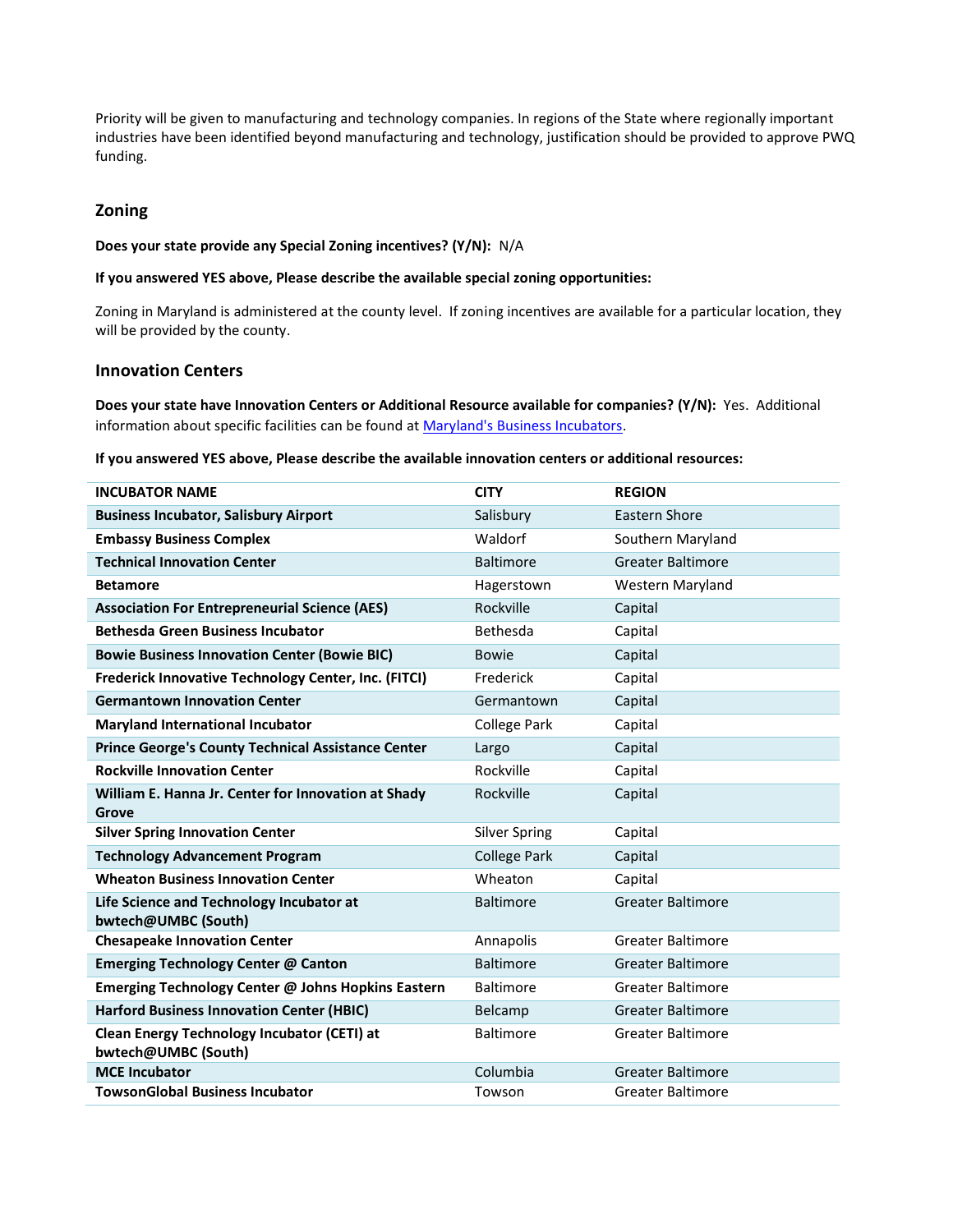| <b>Business &amp; Technology Growth Center at University</b><br><b>Town Center</b> | Hyattsville      | Capital                  |
|------------------------------------------------------------------------------------|------------------|--------------------------|
| Cyber Incubator at bwtech@UMBC (North)                                             | <b>Baltimore</b> | Greater Baltimore        |
| <b>Bio Innovation Center (UMB BioPark)</b>                                         | <b>Baltimore</b> | <b>Greater Baltimore</b> |
| <b>Garrett Information Enterprise Center (GIEC)</b>                                | McHenry          | Western Maryland         |

### **REGIONAL INFORMATION**

The Maryland Department of Commerce prepares and publishes a detailed economic profile for Baltimore City and every county in Maryland. The information in these documents include: location, population, employment, labor availability, hourly wage rates, schools, housing, tax rates and major employers. The links below provide profiles for every local jurisdiction in Maryland.

[Allegany County](http://commerce.maryland.gov/Documents/ResearchDocument/AlleganyBef.pdf) [Anne Arundel County](http://commerce.maryland.gov/Documents/ResearchDocument/AnneArundelBef.pdf) **[Baltimore City](http://commerce.maryland.gov/Documents/ResearchDocument/BaltCityBef.pdf)** [Baltimore County](http://commerce.maryland.gov/Documents/ResearchDocument/BaltCountyBef.pdf) [Calvert County](http://commerce.maryland.gov/Documents/ResearchDocument/CalvertBef.pdf) [Caroline County](http://commerce.maryland.gov/Documents/ResearchDocument/CarolineBef.pdf) [Carroll County](http://commerce.maryland.gov/Documents/ResearchDocument/CarrollBef.pdf) [Cecil County](http://commerce.maryland.gov/Documents/ResearchDocument/CecilBef.pdf) [Charles County](http://commerce.maryland.gov/Documents/ResearchDocument/CharlesBef.pdf) [Dorchester County](http://commerce.maryland.gov/Documents/ResearchDocument/DorchesterBef.pdf) [Frederick County](http://commerce.maryland.gov/Documents/ResearchDocument/FrederickBef.pdf) [Garrett County](http://commerce.maryland.gov/Documents/ResearchDocument/GarrettBef.pdf) [Harford County](http://commerce.maryland.gov/Documents/ResearchDocument/HarfordBef.pdf) **[Howard County](http://commerce.maryland.gov/Documents/ResearchDocument/HowardBef.pdf)** [Kent County](http://commerce.maryland.gov/Documents/ResearchDocument/KentBef.pdf) [Montgomery County](http://commerce.maryland.gov/Documents/ResearchDocument/MontgomeryBef.pdf) [Prince George's County](http://commerce.maryland.gov/Documents/ResearchDocument/PrGeorgesBef.pdf) [Queen Anne's County](http://commerce.maryland.gov/Documents/ResearchDocument/QueenAnnesBef.pdf) [Somerset County](http://commerce.maryland.gov/Documents/ResearchDocument/SomersetBef.pdf) [St. Mary's County](http://commerce.maryland.gov/Documents/ResearchDocument/StMarysBef.pdf) [Talbot County](http://commerce.maryland.gov/Documents/ResearchDocument/TalbotBef.pdf) [Washington County](http://commerce.maryland.gov/Documents/ResearchDocument/WashingtonBef.pdf) [Wicomico County](http://commerce.maryland.gov/Documents/ResearchDocument/WicomicoBef.pdf) **[Worcester County](http://commerce.maryland.gov/Documents/ResearchDocument/WorcesterBef.pdf) [Statewide](http://commerce.maryland.gov/Documents/ResearchDocument/BriefEconomicFactsMaryland.pdf)**